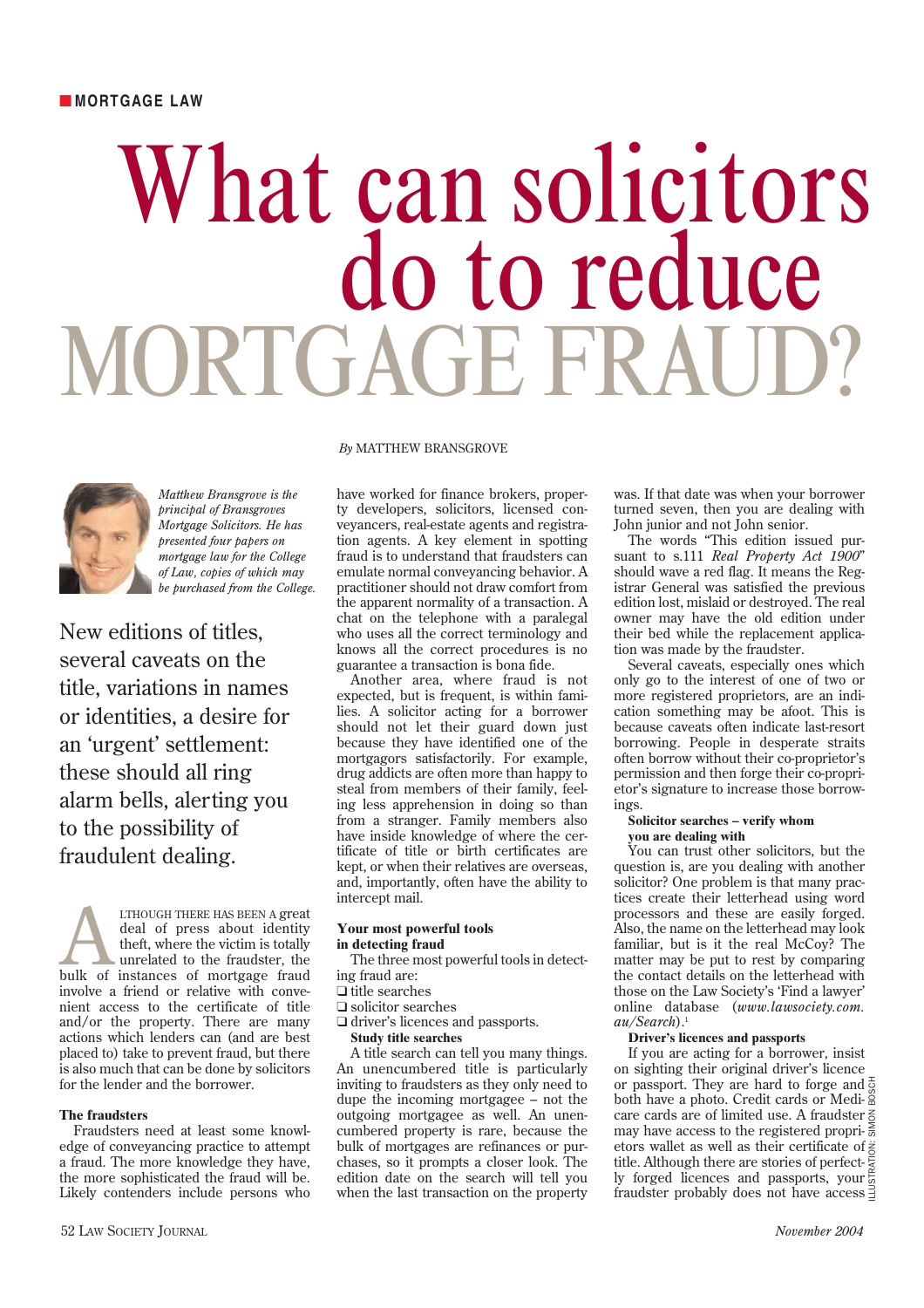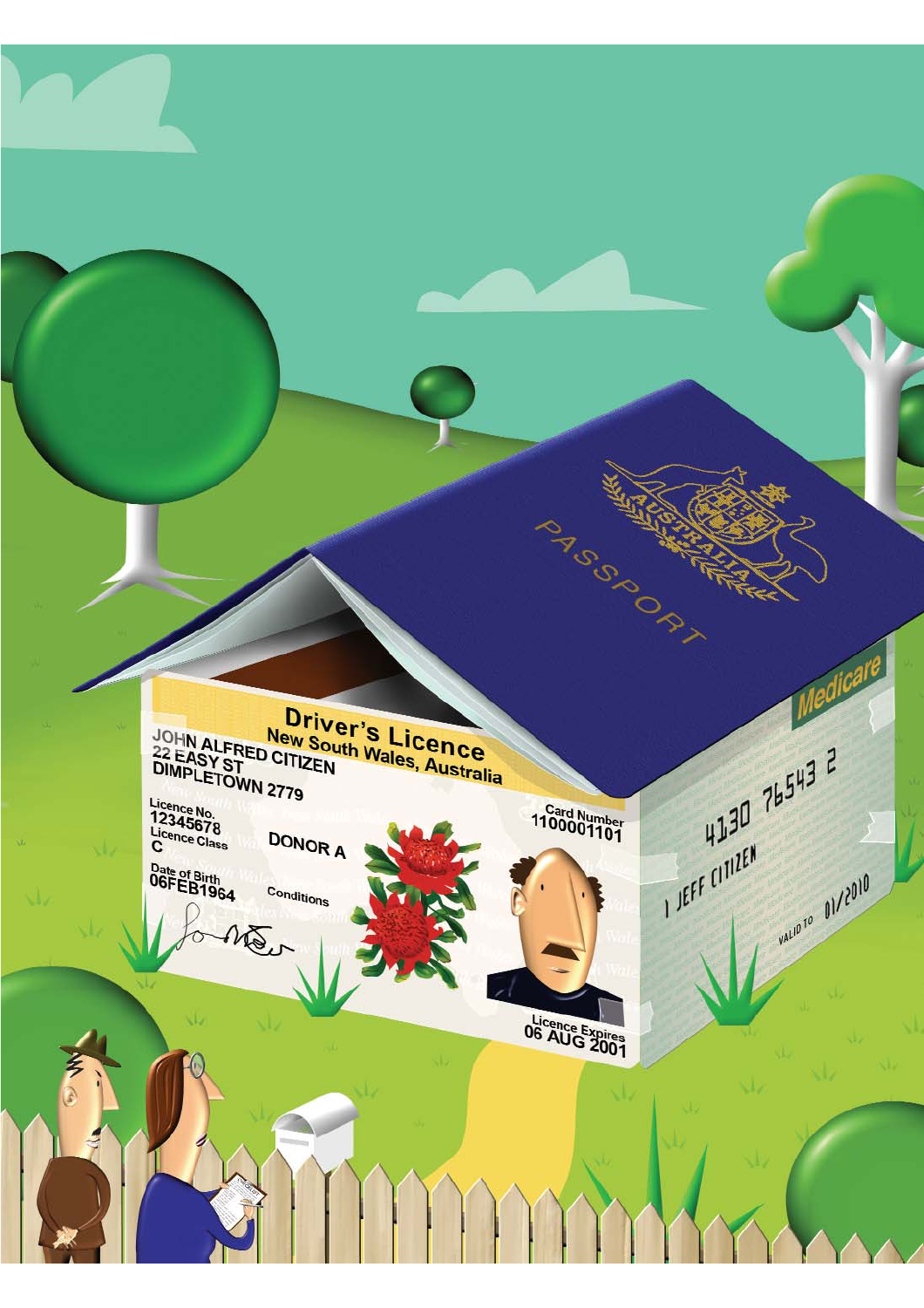to them. More likely they will try to fob you off with a relative's passport or driver's licence. In this regard beware of names which are not quite identical to the title search. For example, "George Frederick Jones" on the driver's licence and "Frederick Jones" on the title search. In this case you should search the original transfer and compare it to the dates and signature on the driver's licence.

Watch out for elderly clients who claim they have neither a passport nor a driver's licence. Just because someone is elderly does not mean they are above impersonating another person for money. The usual scenario is the real registered proprietor is in a retirement home and their child, niece, nephew or grandchild enlists the assistance of an older friend as an imposter. To satisfy yourself, you may need to be creative – on occasion I have asked to see wedding photos (where one spouse was able to produce photo identification but the other was not).

## **Beware of urgency**

Most frauds are carried out in a rush, to increase the chances of success. If a settlement is urgent, ask why it is urgent. Then follow up and verify what you have been told. If there is a notice to complete on another property, ask to see the notice. Call the solicitor who issued it. The fraudster might be pushing for a quick settlement because they are worried your correspondence will be received by the real registered proprietor. Increase the chances of this by sending letters to the security address by express post.

#### **Case study of a mortgagee solicitor who broke all the rules**

The fraudster was a clerk at a suburban law firm acting for the registered proprietor. The registered proprietor bought the land unencumbered as an investment property. The fraudster intercepted the certificate of title when it came back from the LPI. The fraudster approached a shortterm finance lender. The lender's valuer inspected the vacant property after the fraudster gave access using a copy of the keys collected on settlement. A large city firm acted for the lender. The fraudster used phony numbers and a fake letterhead to purport to be a solicitor acting for the borrower. The lender's solicitor did not:

❑ verify the identity and contact details of the solicitor by using the Law Society's online database;

❑ use extra care when the title search revealed the land was unencumbered;

❑ use extra care when the title search revealed the latest certificate of title was issued in accordance with s.111 of the *Real Property Act*; or

❑ check the edition number of the certificate of title proffered at settlement.

Because the security was unencum-

bered, the settlement took place at the city firm's office. Had it been encumbered, the city firm's registration agents would have spotted the difference in the edition number.



#### **Case study of a mortgagor solicitor who witnessed only one signature**

The loan was a 'low-doc' one, not covered by the consumer credit code. These loans are particularly dangerous because the lender has not performed due diligence in verifying the borrower has a job, clear credit, and so forth. Lenders usually insist on independent legal advice. This puts the onus of positively identifying a borrower onto the borrower's solicitor. The security was owned by a drug-addict-

# 1/2 PAGE ADVERT

# CONGRESS ON FAMILY LAW

## NEW COPY

"THE 4TH WORLD CONGRESS"